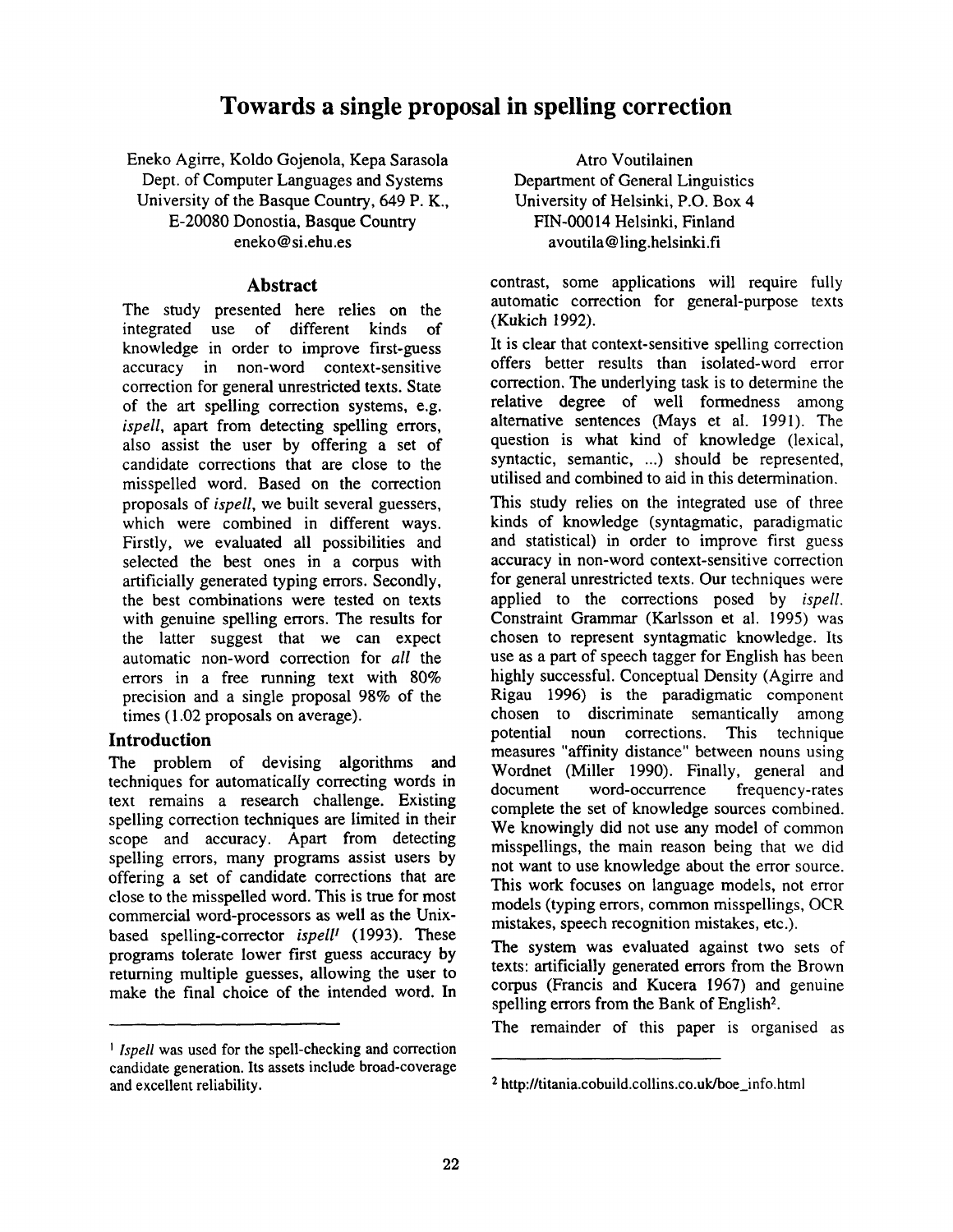follows. Firstly, we present the techniques that will be evaluated and the way to combine them. Section 2 describes the experiments and shows the results, which are evaluated in section 3. Section 4 compares other relevant work in context sensitive correction.

## 1 The basic techniques

# **1.1 Constraint Grammar (CG)**

Constraint Grammar was designed with the aim of being a language-independent and robust tool to disambiguate and analyse unrestricted texts. CG grammar statements are close to real text sentences and directly address parsing problems such as ambiguity. Its application to English (ENGCG<sup>3</sup>) resulted a very successful part of speech tagger for English. CG works on a text where all possible morphological interpretations have been assigned to each word-form by the ENGTWOL morphological analyser (Voutilainen and Heikkilä 1995). The role of CG is to apply a set of linguistic constraints that discard as many alternatives as possible, leaving at the end almost fully disambiguated sentences, with one morphological or syntactic interpretation for each word-form. The fact that CG tries to leave a unique interpretation for each word-form makes the formalism adequate to achieve our objective.

# *Application of Constraint Grammar*

The text data was input to the morphological analyser. For each unrecognised word, *ispell* was applied, placing the morphological analyses of the correction proposals as alternative interpretations of the erroneous word (see<br>example 1). EngCG-2 morphological example 1). EngCG-2 morphological disambiguation was applied to the resulting texts, ruling out the correction proposals with an incompatible POS (cf. example 2). We must note that the broad coverage lexicons of *ispell* and ENGTWOL are independent. This caused the correspondence between unknown words and *ispell's* proposals not to be one to one with those<br>of the EngCG-2 morphological analyser, of the EngCG-2 morphological analyser, especially in compound words. Such problems were solved considering that a word was correct if it was covered by any of the lexicons.

# 1.2 Conceptual Density (CD)

The discrimination of the correct category is unable to distinguish among readings belonging to the same category, so we also applied a wordsense disambiguator based on Wordnet, that had already been tried for nouns on free-running text. In our case it would choose the correction proposal semantically closer to the surrounding context. It has to be noticed that Conceptual Density can only be applied when all the proposals are categorised as nouns, due to the structure of Wordnet.

<our>

```
"our" PRON PL ... 
<bos> ; INCORRECT OR SPELLING ERROR 
  "boss" N S 
  "boys" N P 
  "bop" V S 
  "Bose" <Proper> 
 Example 1. Proposals and morphological analysis 
               for the misspelling bos 
<our> 
  "our" PRON PL ... 
<bos> ; INCORRECT OR SPELLING ERROR 
  "boss" N S
```
"boys" N P  $\frac{m}{2}$ bop $\frac{m}{2}$   $\sqrt{S}$ "Bose" <Proper> <are> ...

**Example** 2. CG leaves only **nominal proposals** 

# 1.3 Frequency statistics (DF & BF)

Frequency data was calculated as word-form frequencies obtained from the document where the error was obtained (Document frequency, DF) or from the rest of the documents in the whole Brown Corpus (Brown frequency, BF). The experiments proved that word-forms were better suited for the task, compared to frequencies on lemmas.

# 1.4 Other interesting heuristics (HI, H2)

We eliminated proposals beginning with an uppercase character when the erroneous word did not begin with uppercase and there were alternative proposals beginning with lowercase. In example 1, the fourth reading for the misspelling "bos" was eliminated, as "Bose" would be at an editing distance of two from the misspelling (heuristic HI). This heuristic proved very reliable, and it was used in all experiments. After obtaining the first results, we also noticed that words with less than 4 characters like "si", "teh", ... (misspellings for "is" and "the") produced too many proposals, difficult to disambiguate. As they were one of the main error sources for our method, we also evaluated the results excluding them

<sup>&</sup>lt;sup>3</sup> A recent version of ENGCG, known as EngCG-2, can be tested at http://www.conexor.fi/analysers.html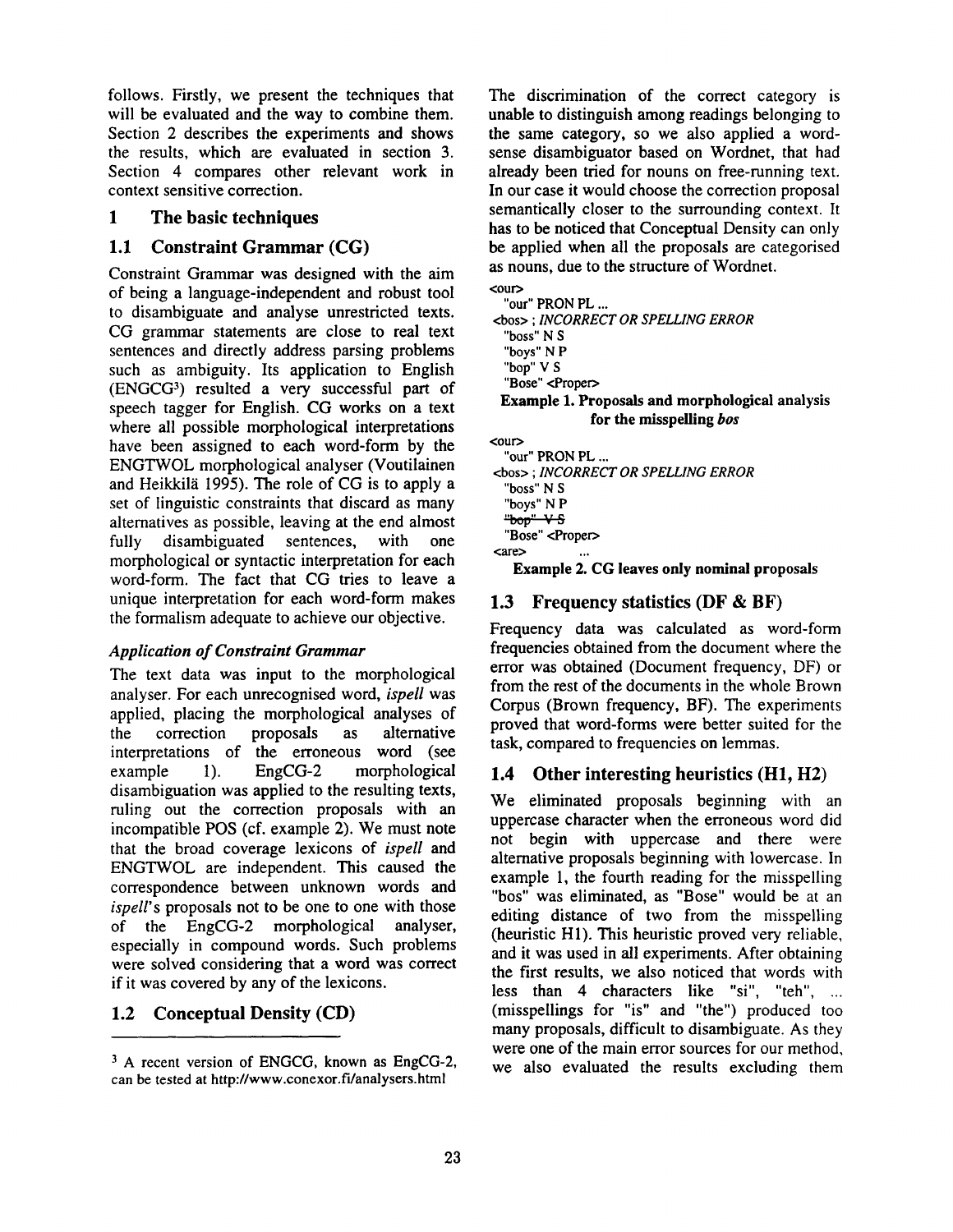## (heuristic H2).

### **1.5 Combination of the basic techniques using votes**

We considered all the possible combinations among the different techniques, e.g. CG+BF, BF+DF, and CG+DF. The weight of the vote can be varied for each technique, e.g. CG could have a weight of 2 and BF a weight of 1 (we will represent this combination as CG2+BF1). This would mean that the BF candidate(s) will only be chosen if CG does not select another option or if CG selects more than one proposal. Several combinations of weights were tried. This simple method to combine the techniques can be improved using optimization algorithms to choose the best weights among fractional values. Nevertheless, we did some trials weighting each technique with its expected precision, and no improvement was observed. As the best combination of techniques and weights for a given set of texts can vary, we separated the error corpora in two, trying all the possibilities on the first half, and testing the best ones on the second half (c.f. section 2.1).

# **2 The experiments**

Based on each kind of knowledge, we built simple guessers and combined them in different ways. In the first phase, we evaluated all the possibilities and selected the best ones on part of the corpus with artificially generated errors. Finally, the best combinations were tested against the texts with genuine spelling errors.

# 2.1 The error **corpora**

We chose two different corpora for the experiment. The first one was obtained by systematically generating misspellings from a sample of the Brown Corpus, and the second one was a raw text with genuine errors. While the first one was ideal for experimenting, allowing for automatic verification, the second one offered a realistic setting. As we said before, we are testing language models, so that both kinds of data are appropriate. The corpora with artificial errors, artificial corpora for short, have the following features: a sample was extracted from SemCor (a subset of the Brown Corpus) selecting 150 paragraphs at random. This yielded a seed corpus of 505 sentences and 12659 tokens. To simulate spelling errors, a program named *antispell,* which applies Damerau's rules at random, was run, giving an average of one spelling error for each 20 words (non-words were left untouched). *Antispell* was run 8 times on the seed corpus, creating 8 different corpora with the same text but different errors. Nothing was done to prevent two errors in the same sentence, and some paragraphs did not have any error.

The corpus of genuine spelling errors, which we also call the "real" corpus for short, was magazine text from the Bank of English Corpus, which probably was not previously spell-checked (it contained many misspellings), so it was a good source of errors. Added to the difficulty of obtaining texts with real misspellings, there is the problem of marking the text and selecting the correct proposal for automatic evaluation.

As mentioned above, the artificial-error corpora were divided in two subsets. The first one was used for training purposes<sup>4</sup>. Both the second half and the "real" texts were used for testing.

# **2.2 Data for each corpora**

The two corpora were passed trough *ispell,* and for each unknown word, all its correction proposals were inserted. Table 1 shows how, if the misspellings are generated at random, 23.5% of them are real words, and fall out of the scope of this work. Although we did not make a similar counting in the real texts, we observed that a similar percentage can be expected.

|                                                  | $1st$ half | $2^{nd}$ half   "real" |            |
|--------------------------------------------------|------------|------------------------|------------|
| lwords                                           | 47584      |                        | 4758439733 |
| lerrors                                          | 1772       | 1811                   |            |
| non real-word errors                             | 1354       | 1403                   | 369        |
| ispell proposals                                 | 7242       | 8083                   | 1257       |
| words with multiple proposals                    | 810        | 852                    | 158        |
| long word errors (H2)                            | 968        | 980                    | 331        |
| proposals for long words (H2)                    | 2245       | 2313                   | 807        |
| long word errors (H2) with<br>multiple proposals | 430        | 425                    | 124        |

**Table 1. Number of errors and proposals** 

For the texts with genuine errors, the method used in the selection of the misspellings was the following: after applying *ispell,* no correction was found for 150 words (mainly proper nouns and foreign words), and there were about 300 which

<sup>4</sup> In fact, there is no training in the statistical sense. It just involves choosing the best alternatives for voting.

<sup>5</sup> As we focused on non-word words, there is not a count of real-word errors.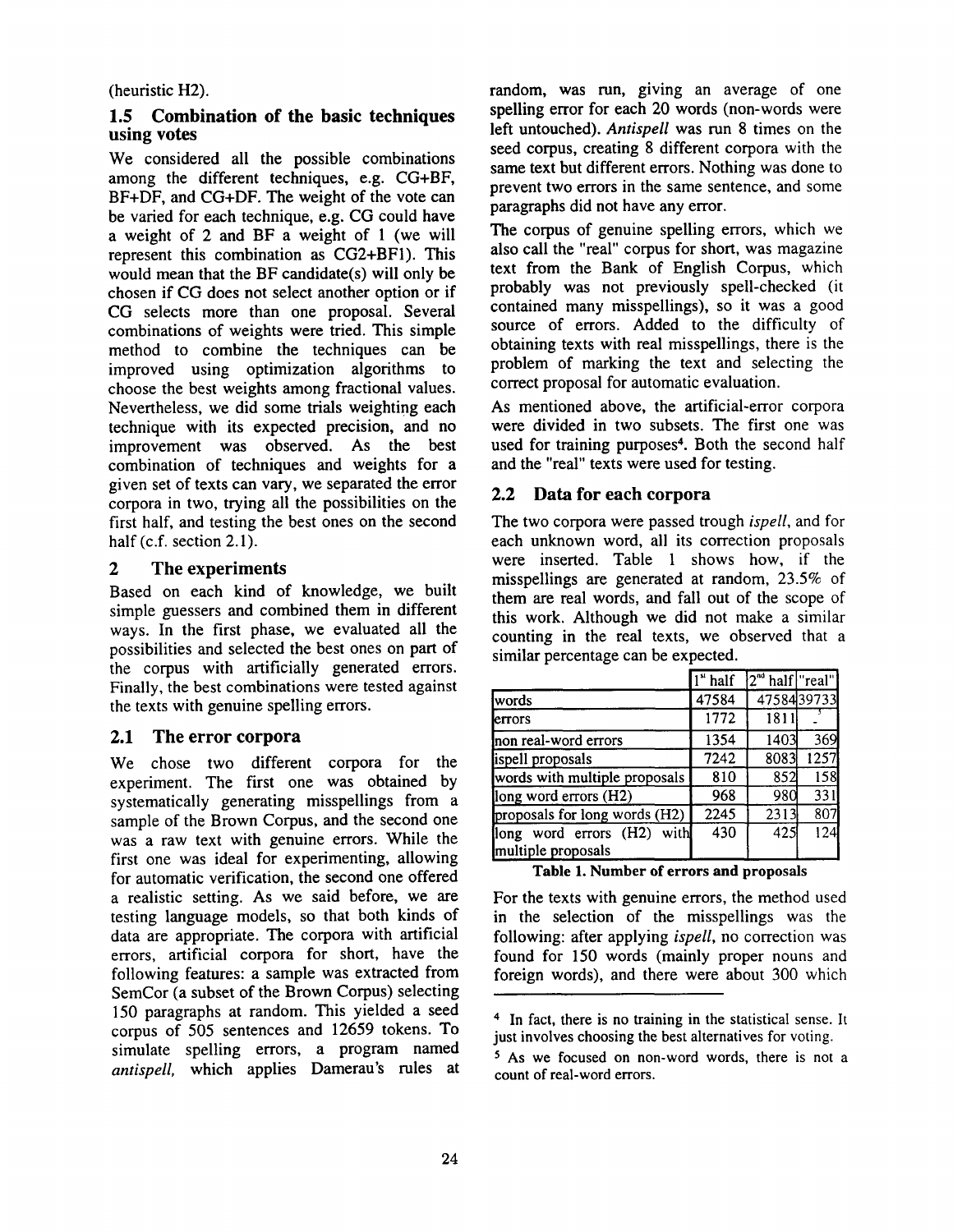|                         | Cover.% Prec.% #prop. |       |      |  |
|-------------------------|-----------------------|-------|------|--|
| <b>Basic techniques</b> |                       |       |      |  |
| random baseline         | 100.00                | 54.36 | 1.00 |  |
| random+H2               | 71.49                 | 71.59 | 1.00 |  |
| СG                      | 99.85                 | 86.91 | 2.33 |  |
| $CG+H2$                 | 71.42                 | 95.86 | 1.70 |  |
| BF                      | 96.23                 | 86.57 | 1.00 |  |
| IBF+H2                  | 68.69                 | 92.15 | 1.00 |  |
| IDF                     | 90.55                 | 89.97 | 1.02 |  |
| DF+H2                   | 62.92                 | 96.13 | 1.01 |  |
| ICD                     | 6.06                  | 79.27 | 1.01 |  |
| <b>ICombinations</b>    |                       |       |      |  |
| $ CG1+DF2 $             | 99.93                 | 90.39 | 1.17 |  |
| lCG1+DF2+H2             | 71.49                 | 96.38 | 1.12 |  |
| CG1+DF1+BF1             | 99.93                 | 89.14 | 1.03 |  |
| CG1+DF1+BF1+H2          | 71.49                 | 94.73 | 1.03 |  |
| CG1+DF1+BF1+CD1         | 99.93                 | 89.14 | 1.02 |  |
| lCG1+DF1+BF1+CD1+H2     | 71.49                 | 94.63 | 1.02 |  |

**Table 2. Results for several combinations (I"**  half)

|                         | Cover. | Prec. | #prop |  |
|-------------------------|--------|-------|-------|--|
| <b>Basic techniques</b> |        |       |       |  |
| random baseline         | 100.00 | 23.70 | 1.00  |  |
| random+H2               | 52.70  | 36.05 | 1.00  |  |
| CG                      | 99.75  | 78.09 | 3.23  |  |
| CG+H2                   | 52.57  | 90.68 | 2.58  |  |
| BF                      | 93.70  | 76.94 | 1.00  |  |
| $BF+H2$                 | 48.04  | 81.38 | 1.00  |  |
| DF                      | 84.20  | 81.96 | 1.03  |  |
| $DF+H2$                 | 38.48  | 89.49 | 1.03  |  |
| CD                      | 8.27   | 75.28 | 1.01  |  |
| <b>Combinations</b>     |        |       |       |  |
| CG1+DF2                 | 99.88  | 83.93 | 1.28  |  |
| $CG1+DF2+H2$            | 52.70  | 91.86 | 1.43  |  |
| $CG1+DF1+BF1$           | 99.88  | 81.83 | 1.04  |  |
| $CGI+DFI+BFI+H2$        | 52.70  | 88.14 | 1.06  |  |
| CG1+DF1+BF1+CD1         | 99.88  | 81.83 | 1.04  |  |
| $CG1+DF1+BF1+CD+H2$     | 52.70  | 87.91 | 1.05  |  |

#### **Table** 3. Results **on errors** with **multiple proposals** (1" half)

were formed by joining two consecutive words or by special affixation rules *(ispell* recognised them correctly). This left 369 erroneous word-forms. After examining them we found that the correct word-form was among *ispell's* proposals, with very few exceptions. Regarding the selection among the different alternatives for an erroneous word-form, we can see that around half of them has a single proposal. This gives a measure of the work to be done. For example, in the real error corpora, there were 158 word-forms with 1046 different proposals. This means an average of 6.62 proposals per word. If words of length less

|                         | $\text{Cover.} % \left[ \text{Prec.} % \right]$ #prop |       |      |
|-------------------------|-------------------------------------------------------|-------|------|
| <b>Basic techniques</b> |                                                       |       |      |
| random baseline         | 100.00                                                | 53.67 | 1.00 |
| random+H2               | 69.85                                                 | 71.53 | 1.00 |
| DF                      | 90.31                                                 | 89.50 | 1.02 |
| $DF+H2$                 | 61.51                                                 | 95.60 | 1.01 |
| <b>Combinations</b>     |                                                       |       |      |
| $CG1+DF2$               | 99.64                                                 | 90.06 | 1.19 |
| $CG1+DF2+H2$            | 69.85                                                 | 95.71 | 1.22 |
| CG1+DF1+BF1             | 99.64                                                 | 87.77 | 1.03 |
| $CGI+DFI+BFI+H2$        | 69.85                                                 | 93.16 | 1.03 |
| CG1+DF1+BF1+CD1         | 99.64                                                 | 87.91 | 1.03 |
| CG1+DF1+BF1+CD+H2       | 69.85                                                 | 93.27 | 1.02 |

**Table 4. Validation of the best combinations**   $(2<sup>nd</sup> half)$ 

| ٠ | ---<br>-- |  |
|---|-----------|--|
|   |           |  |

 $\overline{15}$ 

 $T_{\mu}$ 

|                         | I COVET. | riec. | ₩рго |  |
|-------------------------|----------|-------|------|--|
| <b>Basic techniques</b> |          |       |      |  |
| random baseline         | 100.00   | 23.71 | 1.00 |  |
| random+H2               | 50.12    | 34.35 | 1.00 |  |
| DF                      | 84.04    | 81.42 | 1.03 |  |
| $DF+H2$                 | 36.32    | 87.66 | 1.04 |  |
| <b>Combinations</b>     |          |       |      |  |
| $CG1+DF2$               | 99.41    | 83.59 | 1.31 |  |
| $CG1+DF2+H2$            | 50.12    | 90.12 | 1.50 |  |
| $CG1+DF1+BF1$           | 99.41    | 79.81 | 1.05 |  |
| $CG1+DF1+BF1+H2$        | 50.12    | 84.24 | 1.06 |  |
| $CG1+DF1+BF1+CD1$       | 99.41    | 80.05 | 1.05 |  |
| $CG1+DF1+BF1+CD1+H2$    | 50.12    | 84.47 | 1.06 |  |

**Table 5. Results on errors with multiple proposals (2 "d** half)

than 4 are not taken into account, there are 807 proposals, that is, 4.84 alternatives per word.

#### 2.3 Results

We mainly considered three measures:

- coverage: the number of errors for which the technique yields an answer.
- precision: the number of errors with the correct proposal among the selected ones
- remaining proposals: the average number of selected proposals.

### *2.3.1 Search for the best combinations*

Table 2 shows the results on the training corpora. We omit many combinations that we tried, for the sake of brevity. As a baseline, we show the results when the selection is done at random. Heuristic H1 is applied in all the cases, while tests are performed with and without heuristic H2. If we focus on the errors for which *ispell* generates more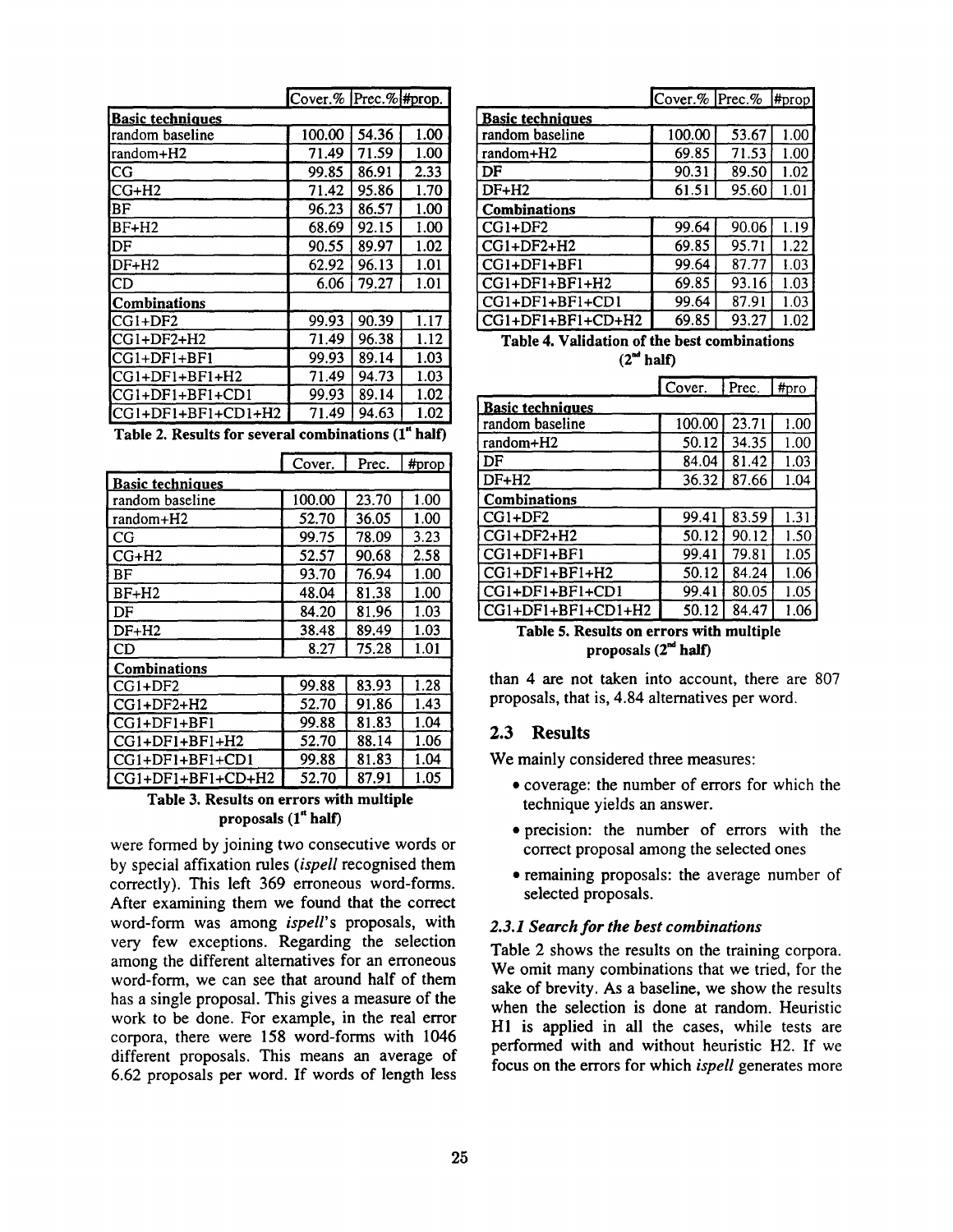|                         | Cover. $\%$   Prec. $\%$ |       | #prop. |  |  |
|-------------------------|--------------------------|-------|--------|--|--|
| <b>Basic techniques</b> |                          |       |        |  |  |
| random baseline         | 100.00                   | 69.92 | 1.00   |  |  |
| random+H2               | 89.70                    | 75.47 | 1.00   |  |  |
| CG                      | 99.19                    | 84.15 | 1.61   |  |  |
| $CG+H2$                 | 89.43                    | 90.30 | 1.57   |  |  |
| DF                      | 70.19                    | 93.05 | 1.02   |  |  |
| DF+H2                   | 61.52                    | 97.80 | 1.00   |  |  |
| BF                      | 98.37                    | 80.99 | 1.00   |  |  |
| $BF+H2$                 | 88.08                    | 85.54 | 1.00   |  |  |
| <b>Combinations</b>     |                          |       |        |  |  |
| $CG1+DF2$               | 100.00                   | 87.26 | 1.42   |  |  |
| $CG1+DF2+H2$            | 89.70                    | 90.94 | 1.43   |  |  |
| $CG1+DF1+BF1$           | 100.00                   | 80.76 | 1.02   |  |  |
| $CG1+DF1+BF1+H2$        | 89.70                    | 84.89 | 1.02   |  |  |

**Table 6. Best combinations "real" corpus)** 

|                         | Cover. $%$ Prec. $%$ |       | #prop |  |  |
|-------------------------|----------------------|-------|-------|--|--|
| <b>Basic techniques</b> |                      |       |       |  |  |
| random baseline         | 100.00               | 29.75 | 1.00  |  |  |
| random+H2               | 76.54                | 34.52 | 1.00  |  |  |
| CG                      | 98.10                | 62.58 | 2.45  |  |  |
| $CG+H2$                 | 75.93                | 73.98 | 2.52  |  |  |
| DF                      | 30.38                | 62.50 | 1.13  |  |  |
| $DF+H2$                 | 12.35                | 75.00 | 1.05  |  |  |
| ΒF                      | 96.20                | 54.61 | 1.00  |  |  |
| $BF+H2$                 | 72.84                | 60.17 | 1.00  |  |  |
| <b>Combinations</b>     |                      |       |       |  |  |
| $CG1+DF2$               | 100.00               | 70.25 | 1.99  |  |  |
| $CG1+DF2+H2$            | 76.24                | 75.81 | 2.15  |  |  |
| CG1+DF1+BF1             | 100.00               | 55.06 | 1.04  |  |  |
| $CG1+DF1+BF1+H2$        | 76.54                | 59.68 | 1.05  |  |  |

### **Table 7. Results on errors with multiple proposals ("real" corpus)**

than one correction proposal (cf. table 3), we get a better estimate of the contribution of each guesser. There were 8.26 proposals per word in the general case, and 3.96 when H2 is applied. The results for all the techniques are well above the random baseline. The single best techniques are DF and CG. CG shows good results on precision, but fails to choose a single proposal. H2 raises the precision of all techniques at the cost of losing coverage. CD is the weakest of all techniques, and we did not test it with the other corpora. Regarding the combinations, CGI+DF2+H2 gets the best precision overall, but it only gets 52% coverage, with 1.43 remaining proposals. Nearly 100% coverage is attained by the H2 combinations, with highest precision for CGI+DF2 (83% precision, 1.28 proposals).

### *2.3.2 Validation of the best combinations*

In the second phase, we evaluated the best combinations on another corpus with artificial errors. Tables 4 and 5 show the results, which agree with those obtained in 2.3.1. They show slightly lower percentages but always in parallel.

### *2.3.3 Corpus of genuine errors*

As a final step we evaluated the best combinations on the corpus with genuine typing errors. Table 6 shows the overall results obtained, and table 7 the results for errors with multiple proposals. For the latter there were 6.62 proposals per word in the general case (2 less than in the artificial corpus), and 4.84 when heuristic H2 is applied (one more that in the artificial corpus). These tables are further commented in the following section.

### **3 Evaluation of results**

This section reviews the results obtained. The results for the "real" corpus are evaluated first, and the comparison with the other corpora comes later. Concerning the application of each of the simple techniques separately6:

- Any of the guessers performs much better than random.
- DF has a high precision (75%) at the cost of a low coverage (12%). The difference in coverage compared to the artificial error corpora (84%) is mainly due to the smaller size of the documents in the real error corpus (around 50 words per document). For mediumsized documents we expect a coverage similar to that of the artificial error corpora.
- BF offers lower precision (54%) with the gains of a broad coverage (96%).
- CG presents 62% precision with nearly 100% coverage, but at the cost of leaving many proposals (2.45)
- The use of CD works only with a small fraction of the errors giving modest results. The fact that it was only applied a few times prevents us from making further conclusions.

Combining the techniques, the results improve:

• The CGI+DF2 combination offers the best results in coverage (100%) and precision (70%) for all tests. As can be seen, CG raises the

<sup>6</sup> If not explicitly noted, the figures and comments refer to the "real" corpus, table 7.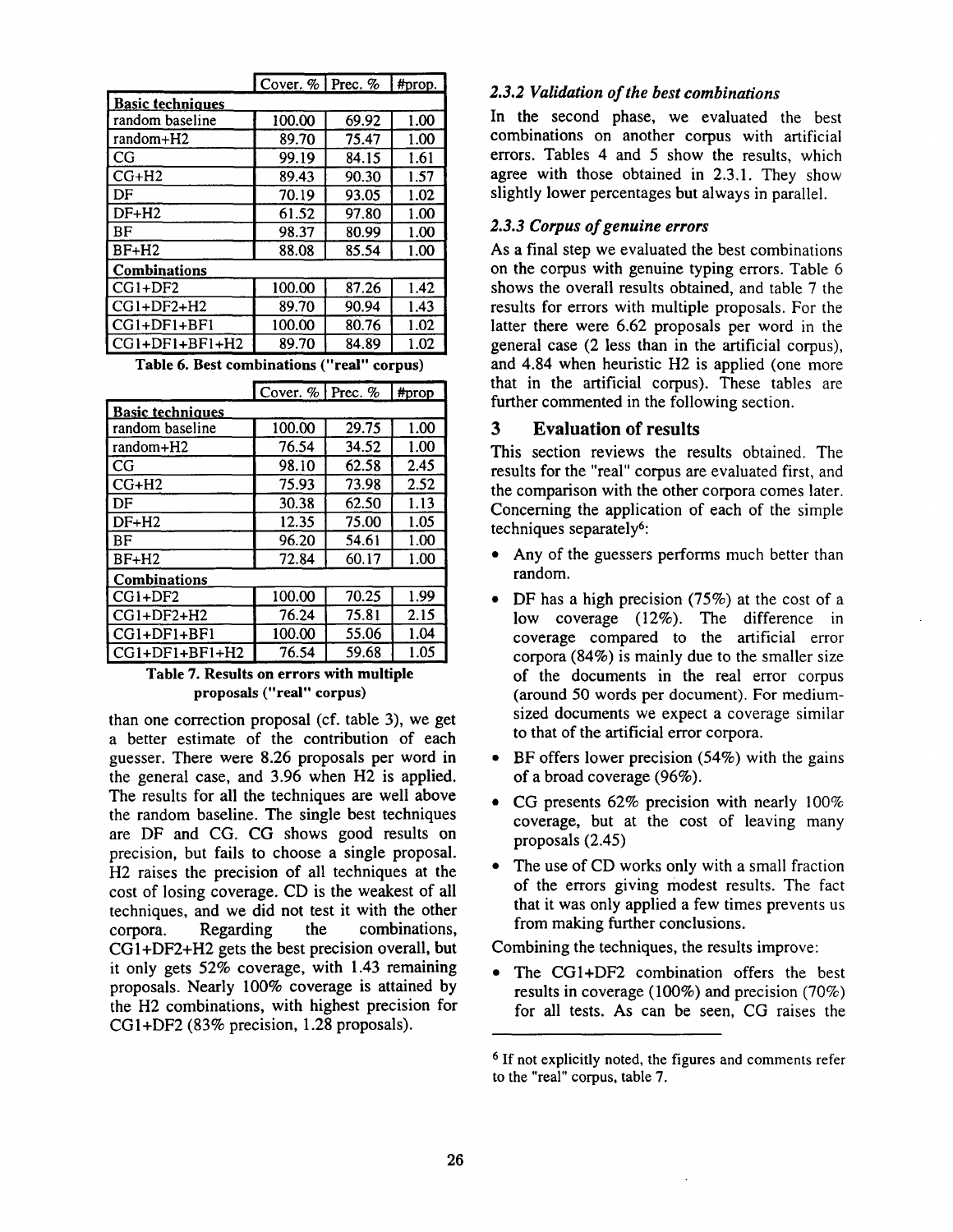coverage of the DF method, at the cost of also increasing the number of proposals (1.9) per erroneous word. Had the coverage of DF increased, so would also the number of proposals decrease for this combination, for instance, close to that of the artificial error corpora (1.28).

- The CG1+DF1+BF1 combination provides the same coverage with nearly one interpretation per word, but decreasing precision to a 55%.
- If full coverage is not necessary, the use of the H2 heuristic raises the precision at least 4% for all combinations.

When comparing these results with those of the artificial errors, the precisions in tables 2, 4 and 6 can be misleading. The reason is that the coverage of some techniques varies and the precision varies accordingly. For instance, coverage of DF is around 70% for real errors and 90% for artificial errors, while precisions are 93% and 89% respectively (cf. tables 6 and 2). This increase in precision is not due to the better performance of  $DF<sup>7</sup>$ , but can be explained because the lower the coverage, the higher the proportion of errors with a single proposal, and therefore the higher the precision.

The comparison between tables 3 and 7 is more clarifying. The performance of all techniques drops in table 7. Precision of CG and BF drops 15 and 20 points. DF goes down 20 points in precision and 50 points in coverage. This latter degradation is not surprising, as the length of the documents in this corpus is only of 50 words on average. Had we had access to medium sized documents, we would expect a coverage similar to that of the artificial error corpora.

The best combinations hold for the "real" texts, as before. The highest precision is for CGI+DF2 (with and without H2). The number of proposals left is higher in the "real" texts than in the artificial ones (1.99 to 1.28). It can be explained because DF does not manage to cover all errors, and that leaves many CG proposals untouched.

We think that the drop in performance for the "real" texts was caused by different factors. First of all, we already mentioned that the size of the documents strongly affected DF. Secondly, the nature of the errors changes: the algorithm to produce spelling errors was biased in favour of frequent words, mostly short ones. We will have to analyse this question further, specially regarding the origin of the natural errors. Lastly, BF was trained on the Brown corpus on American English, while the "real" texts come from the Bank of English. Presumably, this could have also affected negatively the performance of these algorithms.

Back to table 6, the figures reveal which would be the output of the correction system. Either we get a single proposal 98% of the times (1.02 proposals left on average) with 80% precision for all nonword errors in the text (CGI+DFI+BF1) or we can get a higher precision of 90% with 89% coverage and an average of 1.43 proposals (CGI+DF2+H2).

### 4 Comparison with other contextsensitive correction systems

There is not much literature about automatic spelling correction with a single proposal. Menezo et al. (1996) present a spelling/grammar checker that adjusts its strategy dynamically taking into account different lexical agents (dictionaries, ...), the user and the kind of text. Although no quantitative results are given, this is in accord with using document and general frequencies.

Mays et al. (1991) present the initial success of applying word trigram conditional probabilities to the problem of context based detection and correction of real-word errors.

Yarowsky (1994) experiments with the use of decision lists for lexical ambiguity resolution, using context features like local syntactic patterns and collocational information, so that multiple types of evidence are considered in the context of an ambiguous word. In addition to word-forms, the patterns involve POS tags and lemmas. The algorithm is evaluated in missing accent restoration task for Spanish and French text, against a predefined set of a few words giving an accuracy over 99%.

Golding and Schabes (1996) propose a hybrid method that combines part-of-speech trigrams and context features in order to detect and correct realword errors. They present an experiment where their system has substantially higher performance than the grammar checker in MS Word, but its coverage is limited to eighteen particular confusion sets composed by two or three similar words (e.g.: weather, whether).

<sup>7</sup> In fact the contrary is deduced from tables 3 and 7.